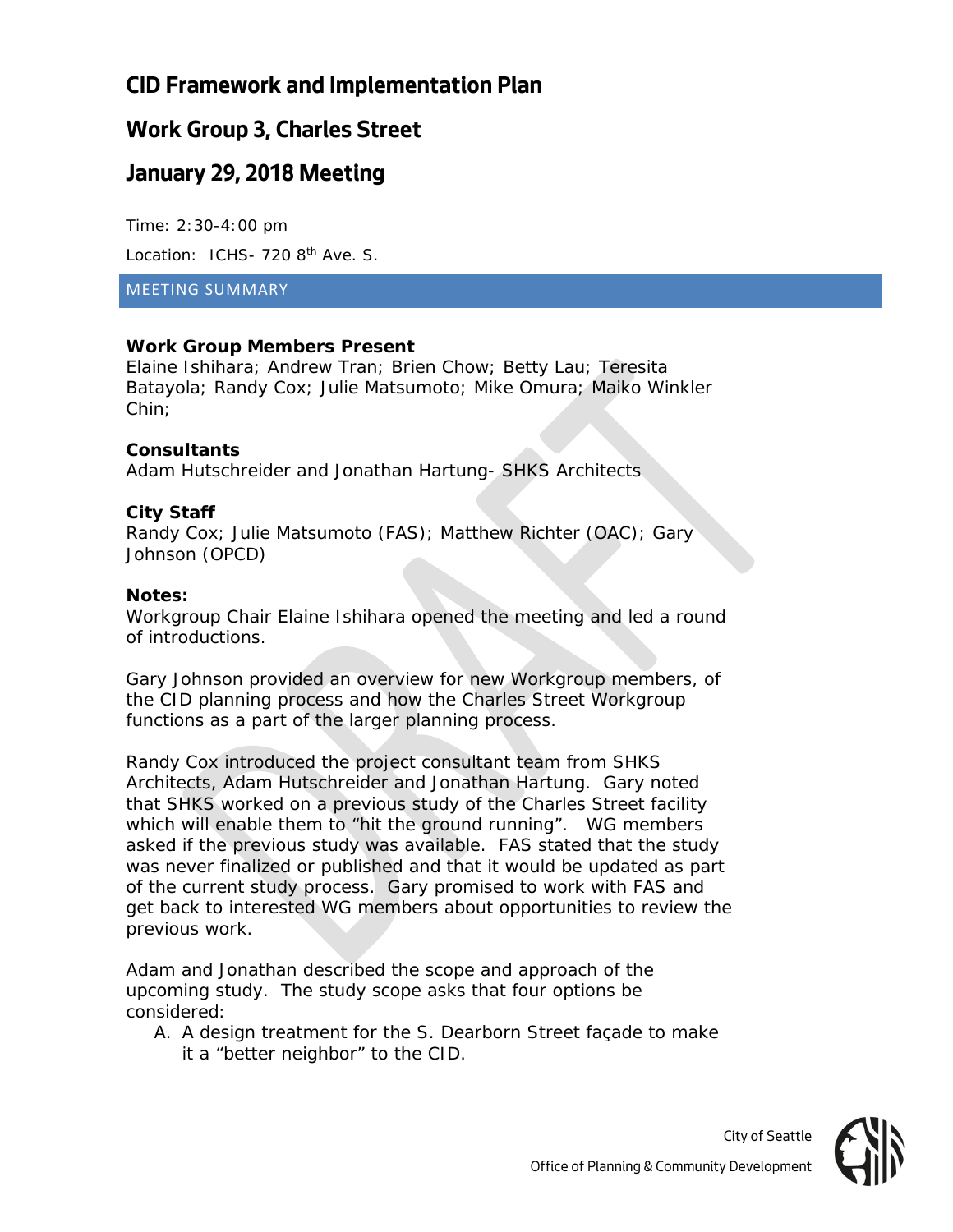# **CID Framework and Implementation Plan**

# **Work Group 3, Charles Street**

## **January 29, 2018 Meeting**

- B. An option that would relocate services from the property along the S. Dearborn frontage except the Fire Apparatus maintenance facility.
- C. All of the S. Dearborn frontage
- D. The entire Charles Street facility (except for the streetcar maintenance facility).

The Workgroup provided mixed messages on a preference that time and money not be devoted to option A. It was agreed that the issue would elevate to the Advisory Committee for input. FAS suggested that the options could potentially be considered or characterized as phases.

The consultant team will work with each department that has operations at the Charles Street Yard facility to determine current uses and needs and the costs and tradeoffs to relocating each department's functions offsite. It was noted that some information is already known- such as SPU's plans to move to a new location in SW Seattle. There was much discussion about study assumptions- such as whether a similar site in a different location would be necessary or whether uses could potentially end up in two or more sites (both will be considered). It was noted that the only current facility/use that will not be considered for possible relocation is the First Hill Streetcar maintenance facility. The WG asked that potential co-development at the facility be considered. Gary reported that SDOT contracted with SOJ within the past couple of years to study co-development potential of the facility and that staff would make that study available. The consultants and FAS anticipate that the study will be completed in June or July. A review of the sites zoning prompted a comment that the IDM (International District Mixed) and IDR (International District Residential) zoning names should be changed to reflect the formal Chinatown International District neighborhood name.

The study results will inform the Workgroup as to the approximate level of effort and costs to relocate existing services from the site. It is anticipated that the Workgroup will make recommendations about desired community use. Those recommendations will be transmitted to the project Advisory Committee for consideration for inclusion into the final report set of community recommendations. Should a decision be reached by the Mayor and Council that part of the facility could be vacated, it is anticipated that a community engagement process would be initiated to get feedback on what use or uses are